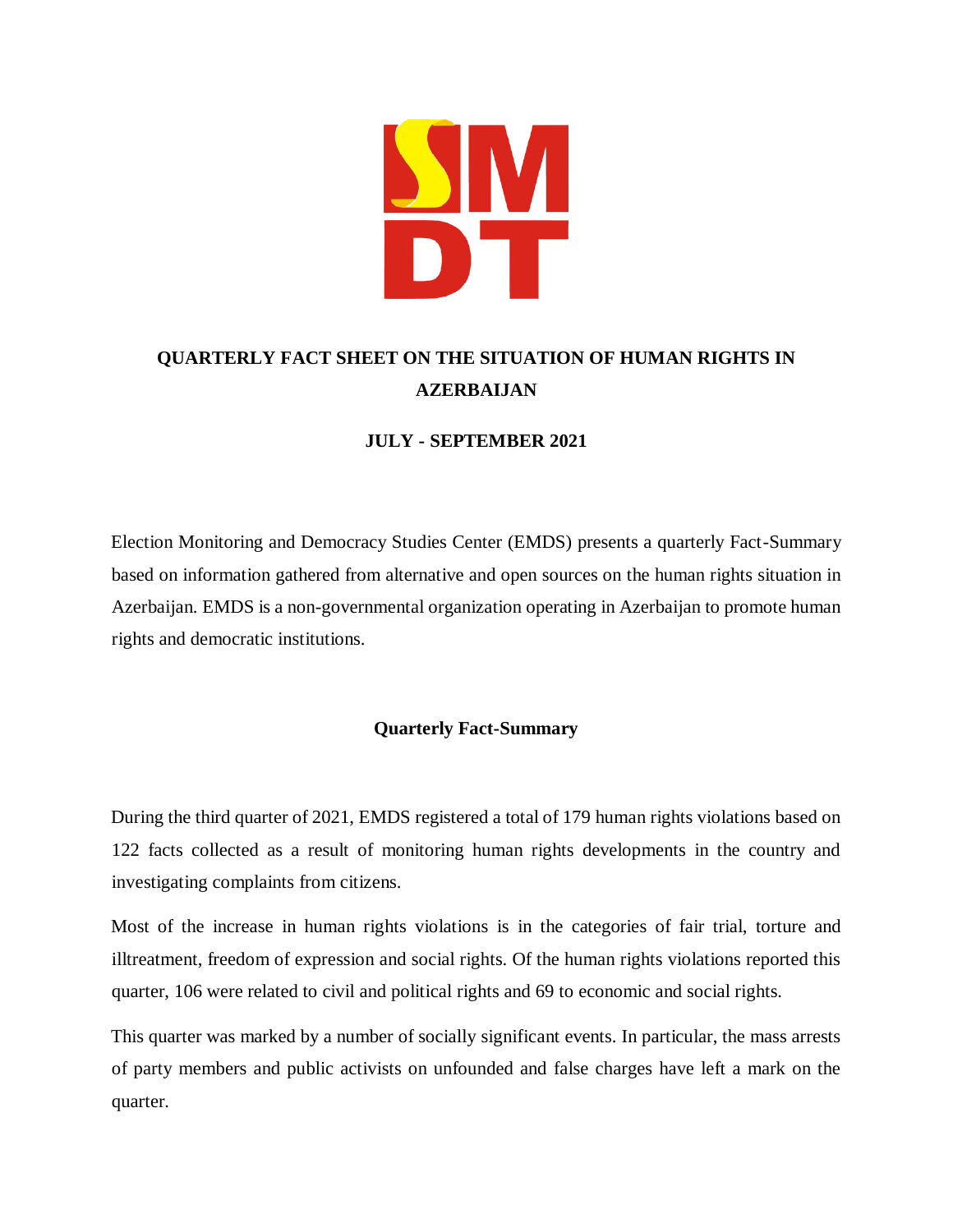EMDS also monitored human rights in the country this quarter, regularly monitoring the government's actions against political opponents and critics of the government through open sources and citizen complaints, and regularly informing the public.

# **EMDS COMPILED HUMAN RIGHTS VIOLATIONS RECORDED DURING THE QUARTER UNDER 18 CATEGORIES:**



Right to social security 24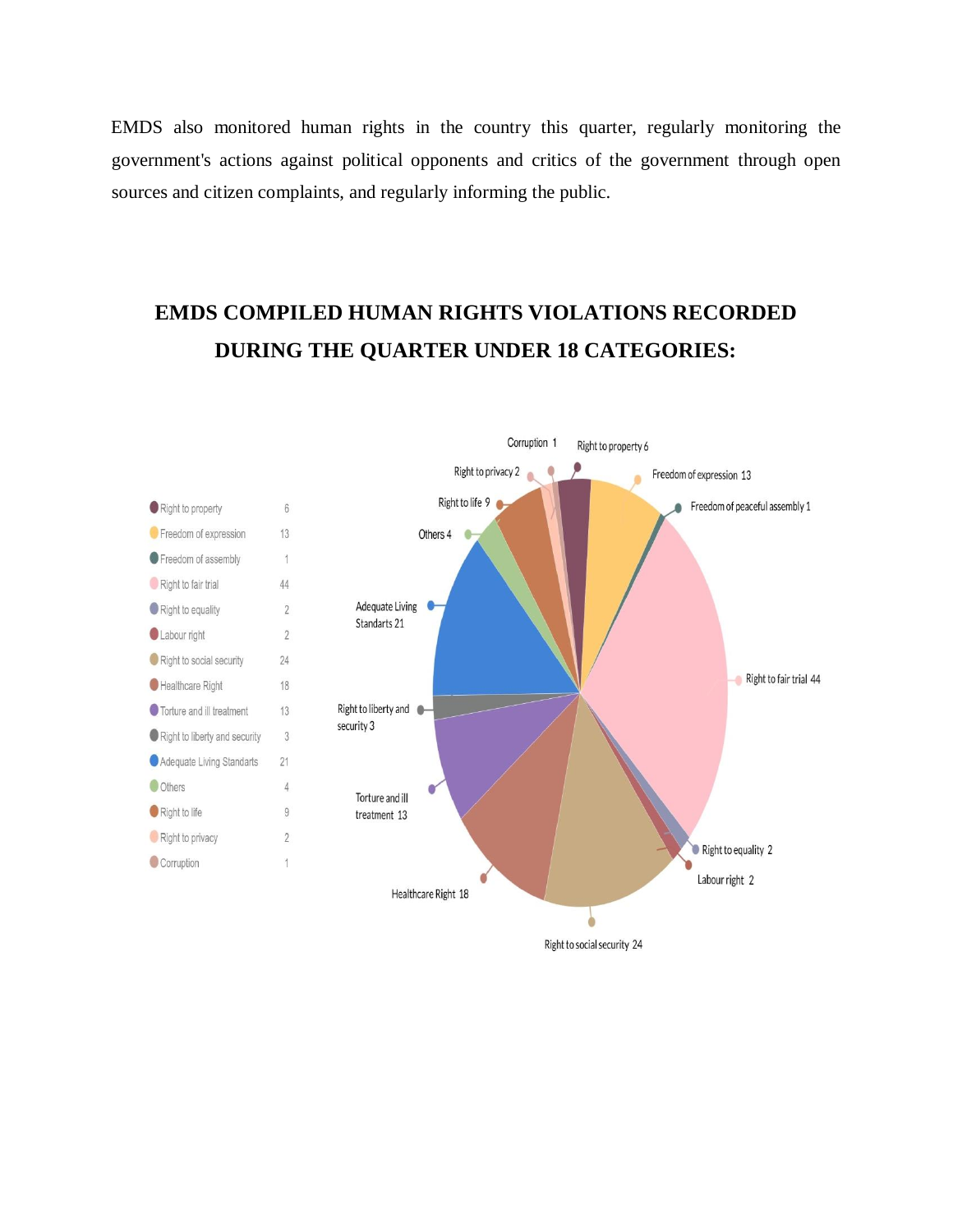### **Civil and political right**

#### **The right to a fair trial**

As in the previous quarter, most of the human rights violations recorded in this quarter are in the category of fair trials. Thus, 44 facts of violation of the right to a fair trial were registered, which accounted for 24% of all violations.

Violations in this category were mainly recorded in politically motivated proceedings and were marked by violations of the basic principles of the right to a fair trial - equality of arms, litigation, participation of the applicant or his representative in the proceedings, open trial, were remembered for violating the principles of a reasoned court decision.

The resolution of substantive and procedural rights violated through higher instances has largely been impossible. The requirement to give false testimony in court was one of the main violations of the right to a fair trial .

There were cases when the court was given incorrect opinions on the cases under consideration by the court, and the objections of the defense were ignored. The decisions of the higher courts were formal and limited to upholding the decisions of the lower courts.

On July 12, 2021, Polad Aslanov, the founder and editor of the website xeberman.com, who was detained in Prison No. 1, went on a hunger strike to protest the false accusations against him and the court decision<sup>1</sup>.

According to the verdict of the panel of judges chaired by Siyavush Hajiyev, Ahmadov was found guilty under Articles 214-1 (financing of terrorism), 28.281 (preparation for public incitement against the state) and 233-1 (acquisition, possession of items not allowed by  $law$ )<sup>2</sup>.

#### **Freedom of expression and political prisoners**

During the reporting quarter, the percentage of complaints of violations of freedom of expression was higher among civil and political rights violations. Law enforcement agencies continued to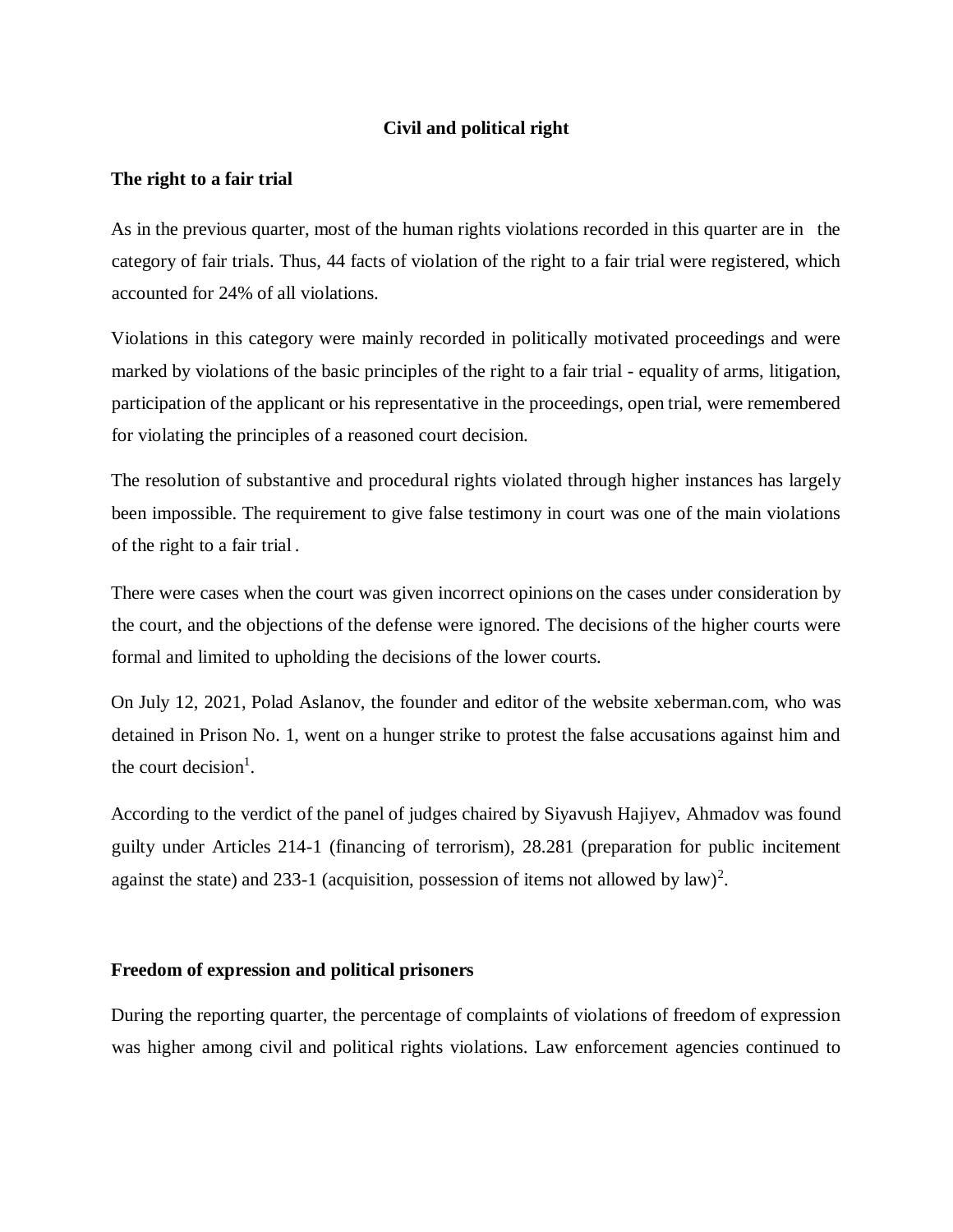unjustifiably interfere in the freedom of expression of political opponents and critics of the government.

On July 16, 2021, actor Elmin Badalov was detained by police and taken to the 27th Police Station. The incident took place after the actor's performance of the street play "Seventh Place" in the Winter Park. He said that he had appealed to the Ministry of Culture and the Baku City Executive Power to show street performances for about three years. The head of the ADO, who did not receive a positive response, appealed to the Baku Administrative-Economic Court No. 1 in 2019. Although the decision of the first instance was in favor of the theater, it was later annulled after an appeal to the Court of Appeal of the Baku City Executive Power<sup>3</sup>.

On September 30, member of the Popular Front Party of Azerbaijan Elmaddin Ahmadov was administratively arrested. This was reported by the party. It was reported that Elmaddin Ahmadov was arrested for participating in a rally demanding water from residents of Nabatakend, Cholpu and Orta Mugan villages of Saatli region<sup>4</sup>.

On October 6, journalist and public activist Anar Abdulla was administratively detained for 15 days for writing on his Facebook account. He said he was subjected to violence at the police station<sup>5</sup>.

On October 9, Fuad Ahmadli, co-founder of the Central Public Union for the Protection of Political Prisoners and Victims of Torture and an APFP activist, was arrested for 30 days on charges of disturbing public order<sup>6</sup>.

On October 13, 2021, Elmir Abbasov, one of the activists protesting against the "arrest of political activists" and the "Change of the Republic Day" in front of the former YAP headquarters, was administratively detained for 30 days<sup>7</sup>.

Musavat Party member Rovshan Huseynov was detained on October 13 and on the same day the Surakhani Court found him guilty under Article 535.1 of the Code of Administrative Offenses (disobedience to the police) and detained him for 25 days. The Musavat Party linked Huseynov's arrest to a march to the monument to Mohammad Amin Rasulzade in Novkhani settlement on October 11 on the occasion of the party's 110th anniversary<sup>8</sup>.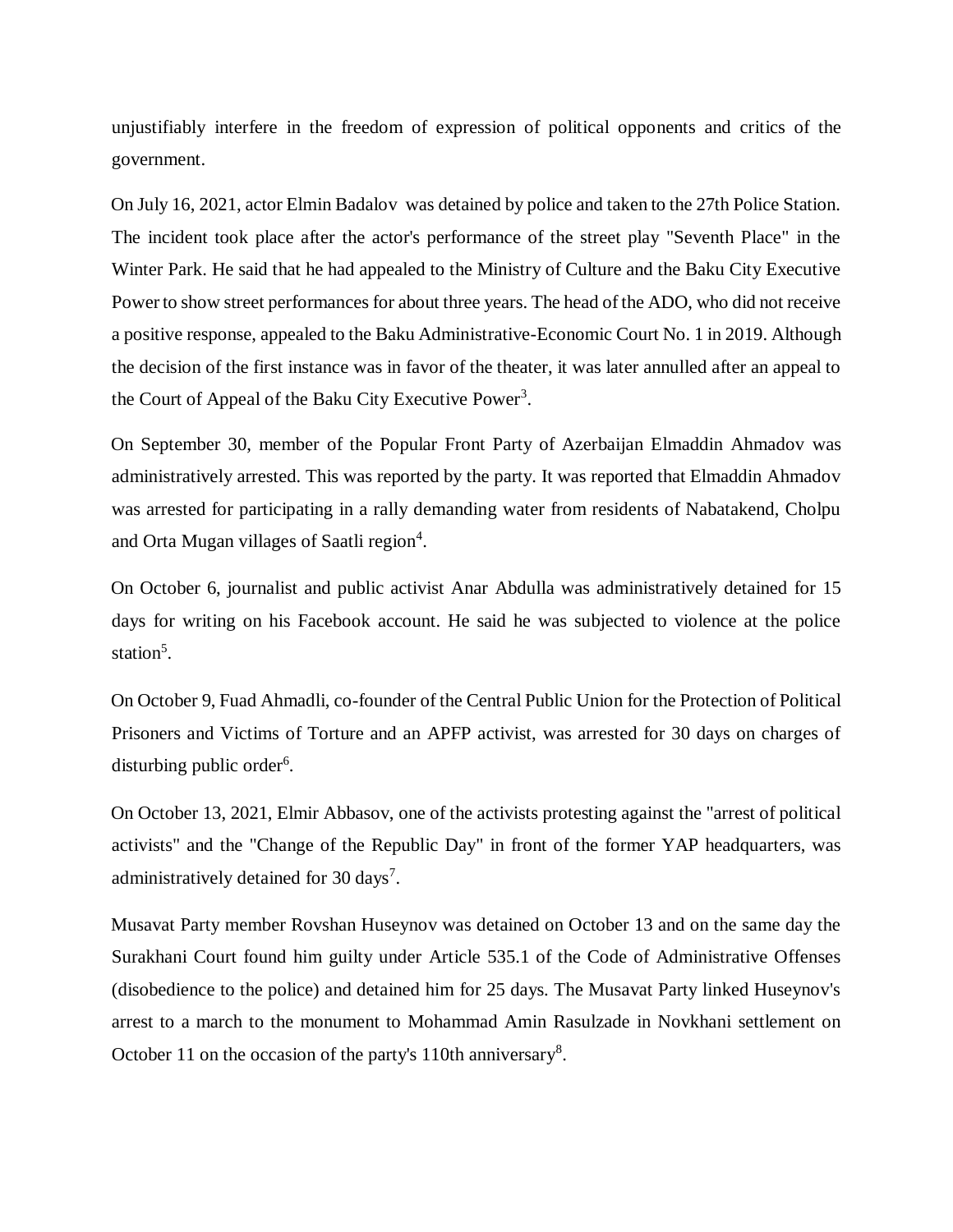#### **The right freedom from torture or cruel, inhuman, or degrading treatment or punishment**

In this quarter violations of the right freedom from torture or cruel, inhuman, or degrading treatment or punishment are registered. The practice of confessing to torture and ill-treatment continued. Arrested and detained people from different cities and regions of the country were beaten with revenge motives and faced a number of pressures.

In particular, APFP members were beaten, tortured and ill-treated in various cities of the country. Political activists were reportedly tortured to testify in various institutions.

On August 13, Joshgun Isgandarov, a lawyer who was reportedly beaten by police in the Shirvan Court of Appeal, appealed to the Prosecutor General's Office. According to his lawyer, the police officers who used violence against him were the ones who brought the accused to court from the private police department<sup>9</sup>.

Zamin Salayev, a member of the Popular Front Party of Azerbaijan arrested on 22 September, said he had been tortured in Prison No. 17. This was reported by the PPFA. According to the party, Zamin Salayev called him a few days ago and tortured him twice to get him to sign an application to leave the party<sup>10</sup>.

Despite numerous reports of torture and ill-treatment of detainees in Azerbaijan as instruments of punishment, as well as condemning statements from international organizations, the authorities and the Ombudsman's Office generally generally denied the allegations.

#### **Social-economic rights**

#### **Freedom of assembly**

Restrictions on freedom of assembly have not been lifted this quarter, but the number of violations has more than doubled since the previous quarter. Rallies and pickets during the quarter were followed by police interference and detention. At the same time, dozens of opposition activists and others in Baku and the regions were summoned to police stations and faced threats and pressure for participating in or holding rallies.

A protest rally was held in central Baku on September 28 demanding the release of Niyamaddin Ahmadov, a member of the Popular Front Party and known as a political prisoner. A group of party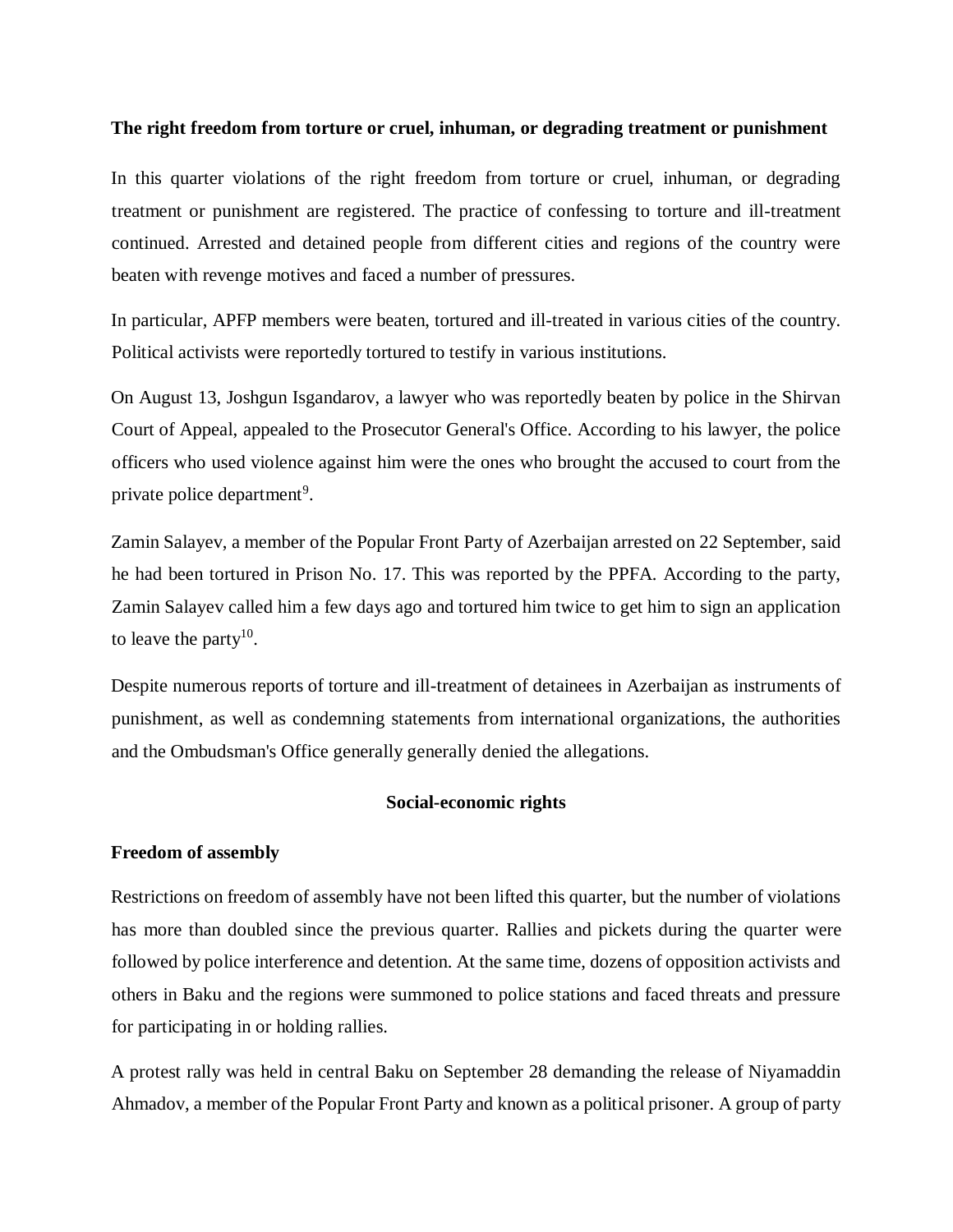activists marched along the pedestrian section of Nizami Street, chanting "Freedom for Niyamaddin Ahmadov!", "Freedom for political prisoners!", "Either release or resign!", "Resign!" and chanted other slogans. After the intervention of the police the protesters dispersed.

#### **Adequate living standards**

During the quarter, 21 complaints of violations of socio-economic rights were related to noncompliance with adequate living standards. There were a number of problems with electricity and gas supply in the regions $11$ .

Also, at a time when online services and distance education are predominant, mass Internet problems have sparked protests. The provision of utilities in the newly created areas in the regions was very low. It was noted that despite complaints to Azersu, Azerishig and Azergaz, the problems remained unanswered and unresolved.

In July-September 2021, 24 complaints of violations of the right to social security were registered, which accounted for 13% of all violations. Unreasonable prolongation of pensions, artificial obstacles to the provision of targeted state social assistance were the basis for violations of the right to social security in this quarter. Problems with the appointment of disability and mass complaints of citizens were noted in this quarter $^{12}$ .

The main complainants were local executive authorities and municipalities, employment centers, and the Ministry of Labor and Social Protection.

#### **Right to health**

During the third quarter of 2021, violations of the right to medical care also prevailed with 18 complaints. During the quarter, a number of artificial barriers were created by the Medical and Social Expertise Commissions to persons with disabilities. During the COVID-19 period, the existing problems in the health care system became more apparent, and the emergency medical service was provided later than a reasonable time.

Azerbaijani Management Union of Medical Territorial Units – TABIB was one of the main targets of the complainants. Citizens face serious problems in obtaining free medicines. During the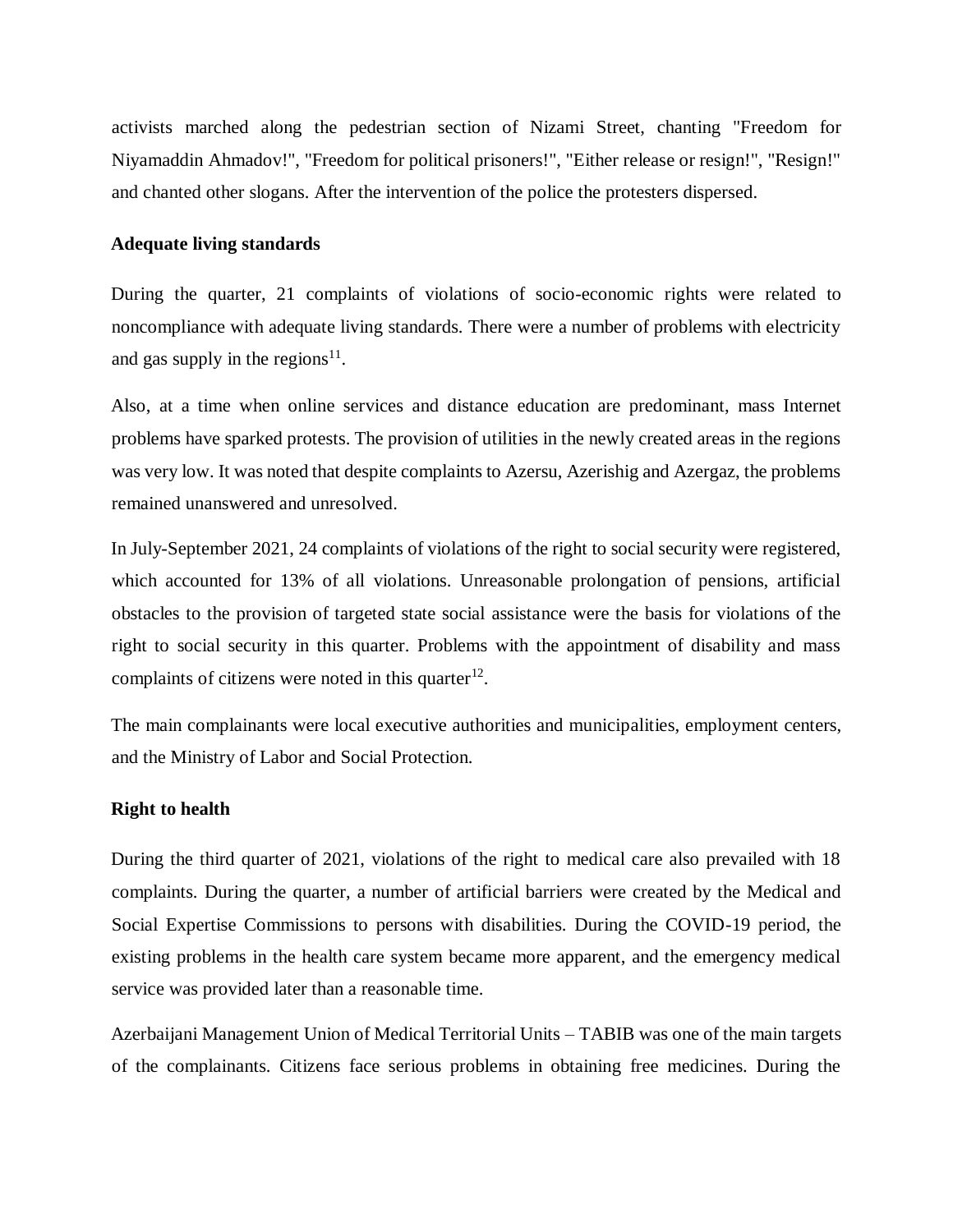quarter, abuses of the existing situation became more widespread, and law enforcement agencies ignored complaints.

Political prisoners with health problems also complained of violations of their right to medical care in detention facilities.

<sup>1</sup> Gozatchi, "Polad Aslanov went on hunger strike in prison" (July 7, 2021) [http://gozetci.az/az/pozuntular/polad-aslanov](http://gozetci.az/az/pozuntular/polad-aslanov-c%c9%99zac%c9%99km%c9%99-mu%c9%99ssis%c9%99sind%c9%99-acliq-elan-edib/)[c%c9%99zac%c9%99km%c9%99mu%c9%99ssis%c9%99sind%c9%99-acliq-elan-edib/](http://gozetci.az/az/pozuntular/polad-aslanov-c%c9%99zac%c9%99km%c9%99-mu%c9%99ssis%c9%99sind%c9%99-acliq-elan-edib/)

<sup>2</sup> Gozatchi, "Niyamaddin Ahmadov was sentenced to 13 years in prison" (October 8, 2021)  $3$ Gozatchi, "The actor performed a street play and was taken to the police station" (July 16, 2021) [http://gozetci.az/az/pozuntular/aktyor-kuc%c9%99-tamasasi-gost%c9%99rdi](http://gozetci.az/az/pozuntular/aktyor-kuc%c9%99-tamasasi-gost%c9%99rdi-polis-bolm%c9%99sin%c9%99-aparildi/)[polisbolm%c9%99sin%c9%99-aparildi/](http://gozetci.az/az/pozuntular/aktyor-kuc%c9%99-tamasasi-gost%c9%99rdi-polis-bolm%c9%99sin%c9%99-aparildi/)

<sup>4</sup> Gozatchi, "A member of the Popular Front Party of Azerbaijan was arrested" (September 30, 2021)

[http://gozetci.az/axtarisin-](http://gozetci.az/axtarisin-neticesi?post_date=01072021+30092021&_sft_category=ifad%c9%99-azadligi)

[neticesi?post\\_date=01072021+30092021&\\_sft\\_category=ifad%c9%99-azadligi](http://gozetci.az/axtarisin-neticesi?post_date=01072021+30092021&_sft_category=ifad%c9%99-azadligi)

<sup>5</sup> Gozatchi, "Public activist sentenced to 15 days in prison" (October 6, 2021) <http://gozetci.az/az/pozuntular/ictimai-f%c9%99al-15-sutka-h%c9%99bs-c%c9%99zasi-aldi/> <sup>6</sup> Voice of America, "Fuad Ahmadli sentenced to 30 days in prison" (October 7, 2021) [https://www.amerikaninsesi.org/a/fuad-%C9%99hm%C9%99dliy%C9%99-](https://www.amerikaninsesi.org/a/fuad-%C9%99hm%C9%99dliy%C9%99-30-sutkal%C4%B1q-h%C9%99bs-c%C9%99zas%C4%B1-verilib/6263448.html) [30sutkal%C4%B1q-h%C9%99bs-c%C9%99zas%C4%B1-verilib/6263448.html](https://www.amerikaninsesi.org/a/fuad-%C9%99hm%C9%99dliy%C9%99-30-sutkal%C4%B1q-h%C9%99bs-c%C9%99zas%C4%B1-verilib/6263448.html)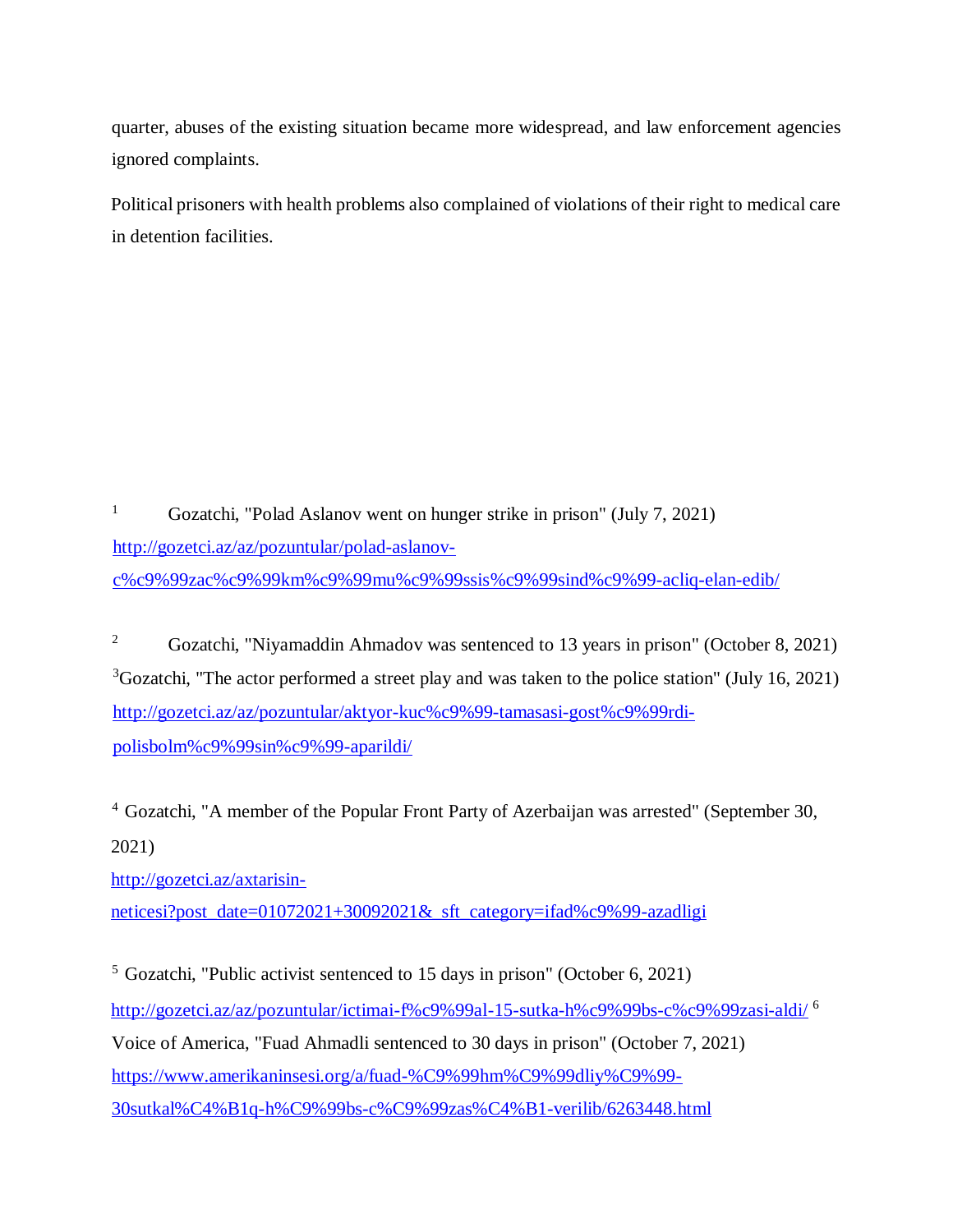- <sup>7</sup> Gozatchi, "Elmir Abbasov has been administratively detained for 30 days "(October 13, 2021) <http://gozetci.az/az/elmir-abbasov-30-sutka-inzibati-qaydada-h%c9%99bs-olunub/>
- <sup>8</sup> Gozatchi, ''Musavat Party member arrested for 25 days'' (October 13, 2021) <http://gozetci.az/az/pozuntular/musavat-partiyasinin-uzvu-25-sutka-h%c9%99bs-edilib/>

<sup>9</sup> Gozatchi "Lawyer complains to prosecutor's office that he was beaten by police" (August 13, 2021)

[http://gozetci.az/az/pozuntular/polis-t%c9%99r%c9%99find%c9%99n](http://gozetci.az/az/pozuntular/polis-t%c9%99r%c9%99find%c9%99n-doyulduyunu-dey%c9%99n-v%c9%99kil-prokurorluga-sikay%c9%99t-edib/)[doyulduyunudey%c9%99n-v%c9%99kil-prokurorluga-sikay%c9%99t-edib/](http://gozetci.az/az/pozuntular/polis-t%c9%99r%c9%99find%c9%99n-doyulduyunu-dey%c9%99n-v%c9%99kil-prokurorluga-sikay%c9%99t-edib/)

<sup>10</sup>Gozatchi, "Zamin Salayev is being tortured in prison No. 17" (September 22, 2021) [http://gozetci.az/az/pozuntular/zamin-salayev%c9%99-17-sayli-](http://gozetci.az/az/pozuntular/zamin-salayev%c9%99-17-sayli-c%c9%99zac%c9%99km%c9%99-mu%c9%99ssis%c9%99sind%c9%99-isg%c9%99nc%c9%99-verilir/)

[c%c9%99zac%c9%99km%c9%99-mu%c9%99ssis%c9%99sind%c9%99isg%c9%99nc%c9%99](http://gozetci.az/az/pozuntular/zamin-salayev%c9%99-17-sayli-c%c9%99zac%c9%99km%c9%99-mu%c9%99ssis%c9%99sind%c9%99-isg%c9%99nc%c9%99-verilir/) [verilir/](http://gozetci.az/az/pozuntular/zamin-salayev%c9%99-17-sayli-c%c9%99zac%c9%99km%c9%99-mu%c9%99ssis%c9%99sind%c9%99-isg%c9%99nc%c9%99-verilir/)

- <sup>11</sup>Gozatchi, "Water problem in Saatli villages" (September 22, 2021) <http://gozetci.az/az/pozuntular/21053/>
- <sup>12</sup>Gozatchi, "First Karabakh veteran complains about disability pension cut" (August 29, 2021) [http://gozetci.az/axtarisin](http://gozetci.az/axtarisin-neticesi?post_date=01072021+30092021&_sft_category=sosial-t%c9%99minat-huququ)[neticesi?post\\_date=01072021+30092021&\\_sft\\_category=sosialt%c9%99minat-huququ](http://gozetci.az/axtarisin-neticesi?post_date=01072021+30092021&_sft_category=sosial-t%c9%99minat-huququ)